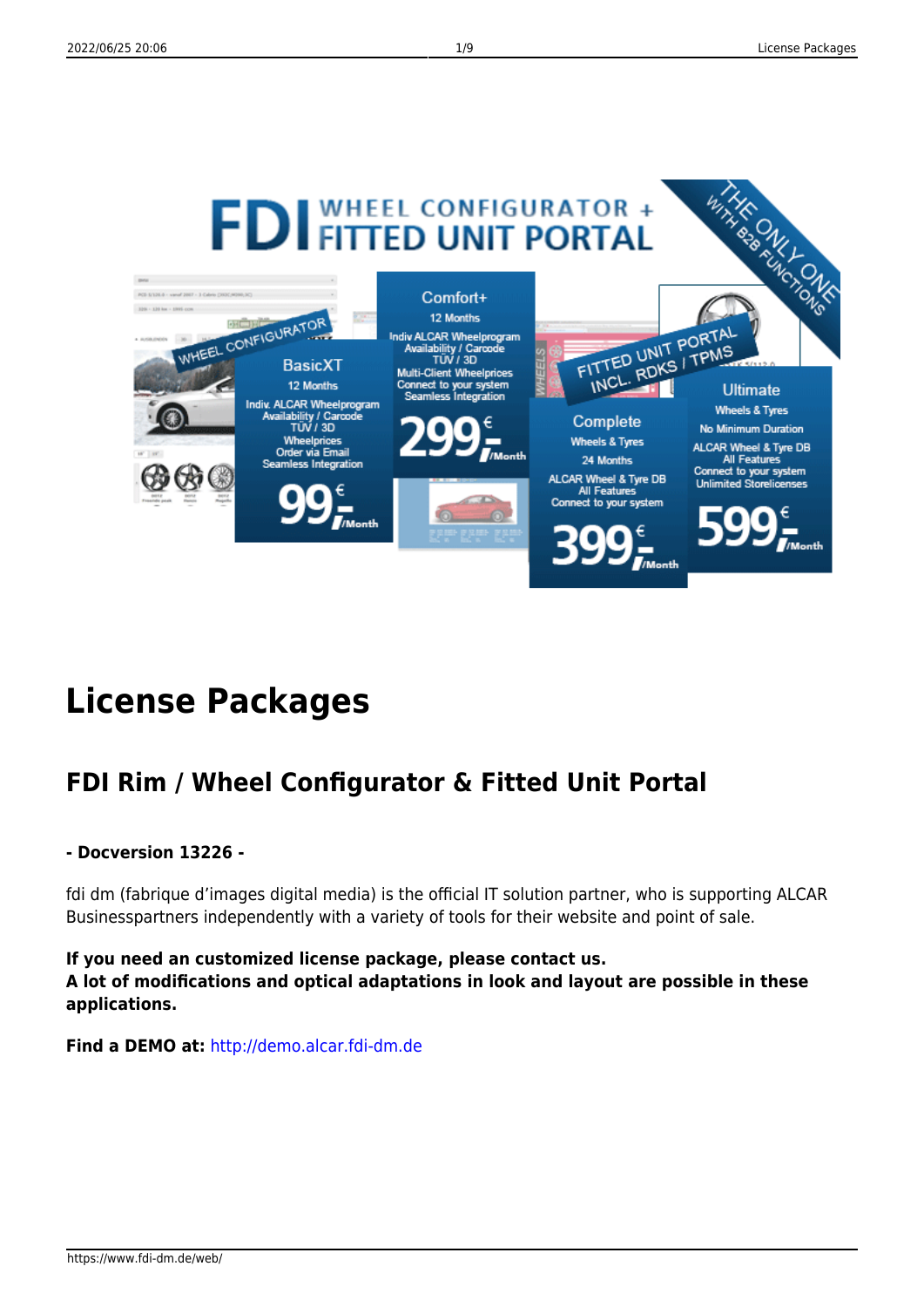# **Pricelist**

| <b>Package</b>                                                                    | <b>BasicXT</b> | Comfort+ Portal | <b>Fitted Unit</b><br><b>Complete</b> | <b>Fitted Unit</b><br><b>Portal</b><br><b>Ultimate</b> | <b>Comparison</b><br>with Public<br>Configurator<br><b>ALCAR</b><br>Website |  |  |
|-----------------------------------------------------------------------------------|----------------|-----------------|---------------------------------------|--------------------------------------------------------|-----------------------------------------------------------------------------|--|--|
| <b>BASIC and Promotion Packages</b> are available only to new customers.          |                |                 |                                       |                                                        |                                                                             |  |  |
| <b>PRICES PER DOMAIN:</b>                                                         |                |                 |                                       |                                                        |                                                                             |  |  |
| <b>Basic License fee per month</b><br>excl VAT.                                   | 99€            | 299€            | 399 €                                 | 599€                                                   |                                                                             |  |  |
| Initial Setup fee excl VAT.                                                       | 299€           | 999€            | 1399€                                 | 1399€                                                  |                                                                             |  |  |
| Car Picture License fee per year<br>excl VAT.                                     | inclusive      |                 |                                       |                                                        |                                                                             |  |  |
| Included Store Licenses                                                           | $\mathbf 1$    |                 |                                       | unlimited                                              |                                                                             |  |  |
| optional: Additional Store<br>License per month excl VAT.                         | 20€            |                 |                                       |                                                        |                                                                             |  |  |
| optional: Template<br>programming or Programming<br>support for your own template | on request     |                 |                                       |                                                        |                                                                             |  |  |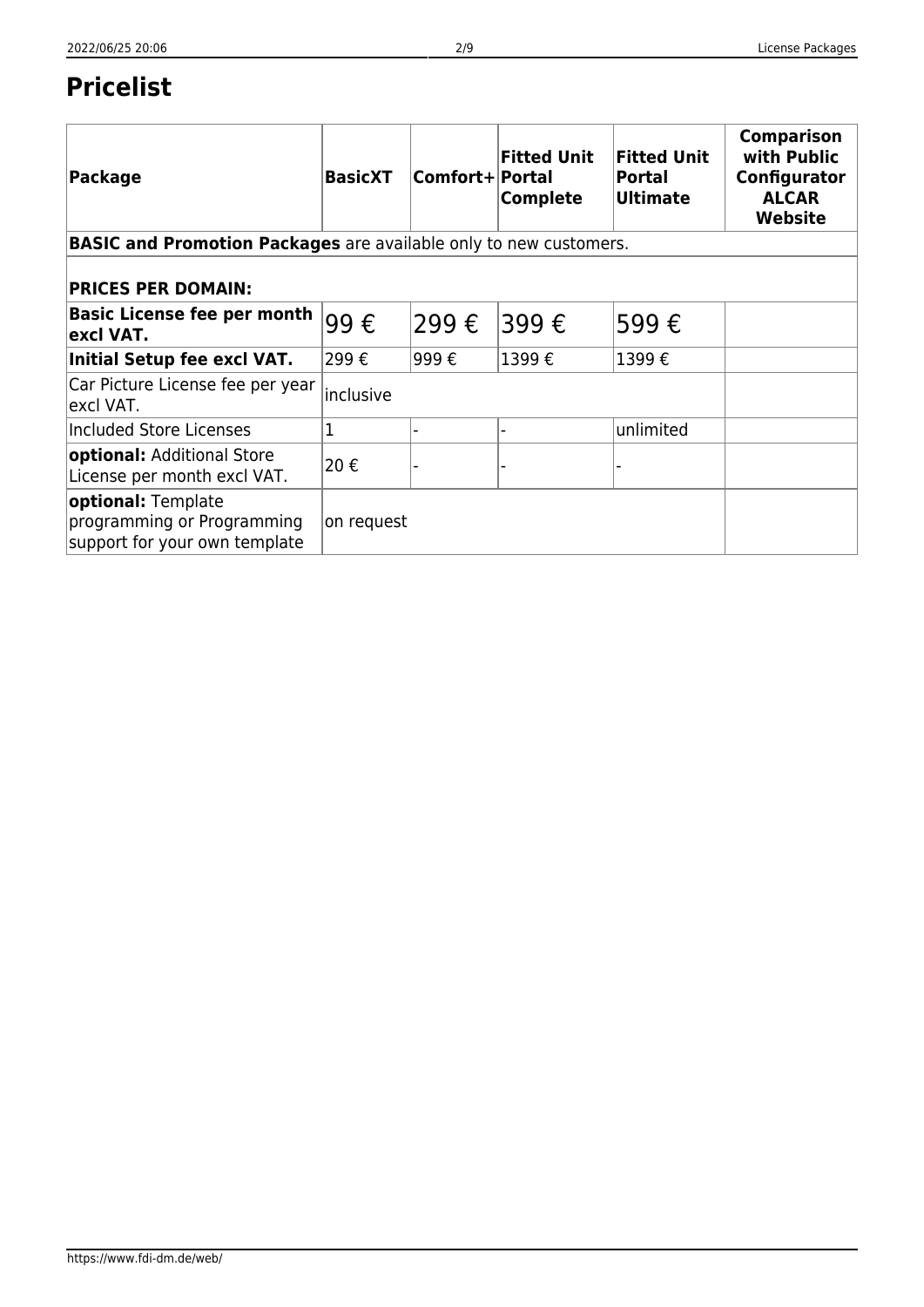# **Feature and Comparisonlist**

| <b>Package</b>                                                                                                                                | <b>BasicXT</b>                     | Comfort+ Portal | <b>Fitted Unit</b><br><b>Complete</b> | <b>Fitted Unit</b><br><b>Portal</b><br><b>Ultimate</b> | <b>Comparison</b><br>with Public<br>Configurator<br><b>ALCAR Website</b> |  |  |
|-----------------------------------------------------------------------------------------------------------------------------------------------|------------------------------------|-----------------|---------------------------------------|--------------------------------------------------------|--------------------------------------------------------------------------|--|--|
| <b>BASIC and Promotion Packages</b> are available only to new customers.                                                                      |                                    |                 |                                       |                                                        |                                                                          |  |  |
| Online support (covered<br>incidents) per year                                                                                                | Server /<br>System<br>Failure only | 10              | 10                                    | 20                                                     | χ                                                                        |  |  |
| <b>ALCAR Database and Picture</b><br>Updates                                                                                                  | monthly                            | daily           |                                       |                                                        |                                                                          |  |  |
| Included visits per month and<br>license (annual average)                                                                                     | <b>10.000 Visits</b>               | unlimited       |                                       |                                                        |                                                                          |  |  |
| <b>WHEELPROGRAM:</b>                                                                                                                          |                                    |                 |                                       |                                                        |                                                                          |  |  |
| 100% of ALCAR`s offered<br>wheels for this country                                                                                            |                                    |                 |                                       |                                                        | χ                                                                        |  |  |
| Subset of articles possible.                                                                                                                  |                                    |                 |                                       |                                                        | χ                                                                        |  |  |
| <b>DATACONNECTION - IMPORT:</b><br>Import licensee's Wheel data by upload or by direct connection<br>Prices<br>χ<br>Upload<br>Upload / Direct |                                    |                 |                                       |                                                        |                                                                          |  |  |
| Any data you want to show<br>or passthru the configurator<br>B <sub>2B</sub>                                                                  |                                    | Upload / Direct |                                       |                                                        | χ                                                                        |  |  |
| Sort and Hide Wheels                                                                                                                          |                                    |                 |                                       |                                                        | χ                                                                        |  |  |
| <b>REALTIME AVAILABILITY CHECK - WHEELS:</b>                                                                                                  |                                    |                 |                                       |                                                        |                                                                          |  |  |
| at ALCAR Warehouse /<br>Importer                                                                                                              |                                    |                 | √                                     | ✓                                                      | χ                                                                        |  |  |
| at ALCAR Warehouse /<br>Importer and Licensee's<br>Warehouse                                                                                  |                                    |                 |                                       |                                                        | χ                                                                        |  |  |
| <b>TYREPROGRAM:</b>                                                                                                                           |                                    |                 |                                       |                                                        |                                                                          |  |  |
| Database including tyres                                                                                                                      |                                    |                 |                                       |                                                        | χ                                                                        |  |  |
| <b>DATACONNECTION - HANDSHAKE:</b>                                                                                                            |                                    |                 |                                       |                                                        |                                                                          |  |  |
| Prices                                                                                                                                        |                                    |                 |                                       |                                                        | χ                                                                        |  |  |
|                                                                                                                                               |                                    |                 |                                       |                                                        |                                                                          |  |  |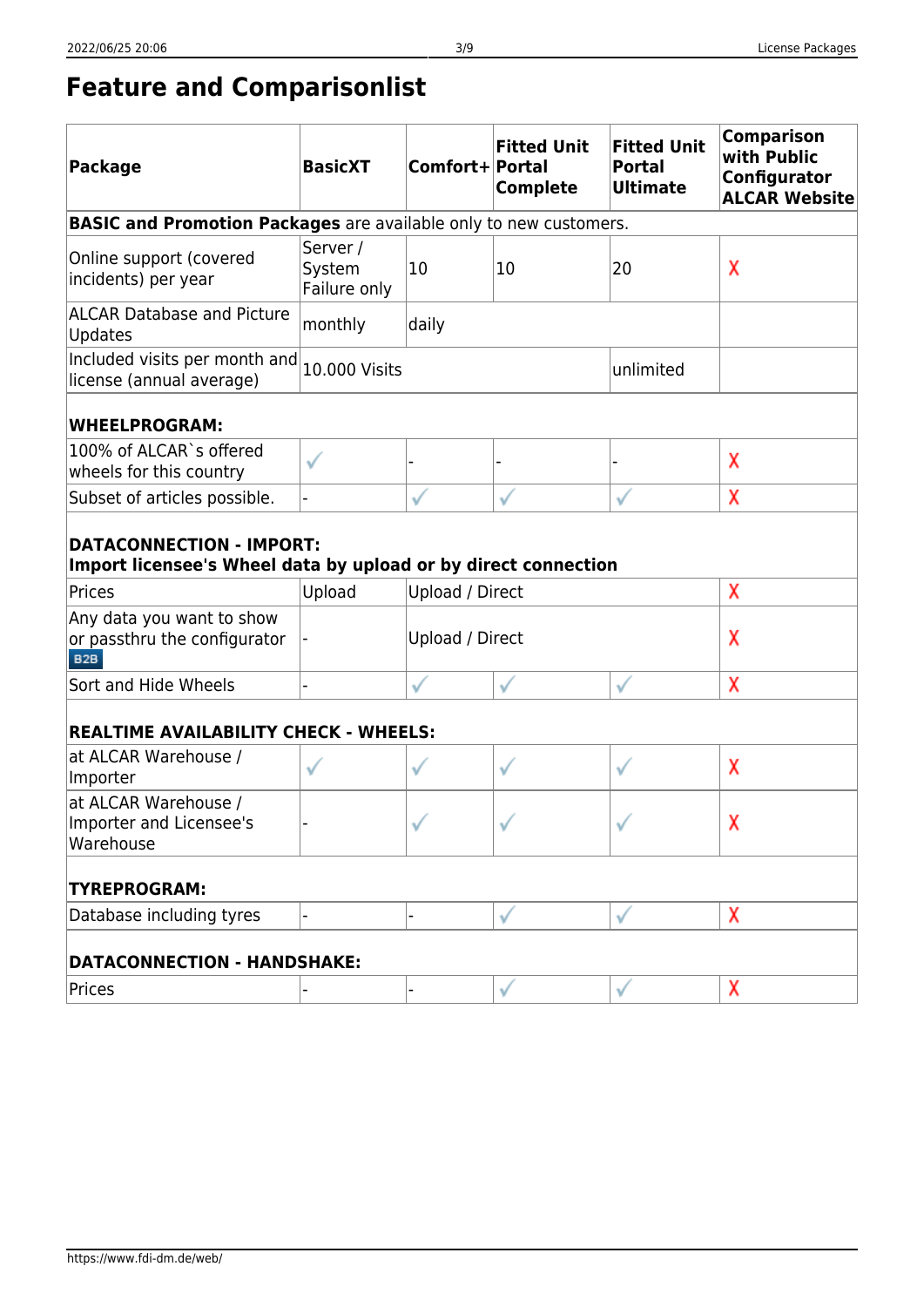| <b>Package</b>                                                                     | <b>BasicXT</b>      | Comfort+             | <b>Fitted Unit</b><br><b>Portal</b><br><b>Complete</b> | <b>Fitted Unit</b><br><b>Portal</b><br><b>Ultimate</b> | <b>Comparison</b><br>with Public<br>Configurator<br><b>ALCAR</b><br><b>Website</b> |  |  |  |  |  |
|------------------------------------------------------------------------------------|---------------------|----------------------|--------------------------------------------------------|--------------------------------------------------------|------------------------------------------------------------------------------------|--|--|--|--|--|
| <b>REALTIME AVAILABILITY CHECK - TYRES:</b>                                        |                     |                      |                                                        |                                                        |                                                                                    |  |  |  |  |  |
| at Licensee's Warehouse                                                            |                     |                      |                                                        | $\checkmark$                                           | χ                                                                                  |  |  |  |  |  |
| <b>DATACONNECTION - ORDER:</b>                                                     |                     |                      |                                                        |                                                        |                                                                                    |  |  |  |  |  |
| Orders / Price Requests via<br>form / email                                        | "Order"<br>function |                      |                                                        |                                                        | χ                                                                                  |  |  |  |  |  |
| Orders via direct connection to                                                    |                     |                      |                                                        |                                                        | χ                                                                                  |  |  |  |  |  |
| licensee's system B2B                                                              |                     |                      |                                                        |                                                        |                                                                                    |  |  |  |  |  |
| Pass imported data back to<br>licensee's system B2B                                |                     |                      |                                                        |                                                        | χ                                                                                  |  |  |  |  |  |
| <b>OTHER FEATURES:</b>                                                             |                     |                      |                                                        |                                                        |                                                                                    |  |  |  |  |  |
| TÜV Certificates                                                                   |                     |                      |                                                        |                                                        |                                                                                    |  |  |  |  |  |
| 3D Flash animation / picture of<br>wheel                                           |                     |                      |                                                        |                                                        |                                                                                    |  |  |  |  |  |
| Carcode, Download car picture                                                      | √                   |                      |                                                        |                                                        |                                                                                    |  |  |  |  |  |
| Wheel price - per licensee                                                         |                     |                      |                                                        |                                                        | χ                                                                                  |  |  |  |  |  |
| Wheel price - per licensee's<br>Customer <sup>B2B</sup>                            |                     |                      |                                                        |                                                        | χ                                                                                  |  |  |  |  |  |
| Zoom, Download Flash<br>animation                                                  |                     |                      |                                                        | $\checkmark$                                           |                                                                                    |  |  |  |  |  |
| <b>CUSTOMIZE CONFIGURATOR:</b>                                                     |                     |                      |                                                        |                                                        |                                                                                    |  |  |  |  |  |
| Individual Background behind<br>Carpicture                                         |                     |                      |                                                        | x                                                      |                                                                                    |  |  |  |  |  |
| "Turn the Page" Function                                                           | √                   |                      |                                                        | χ                                                      |                                                                                    |  |  |  |  |  |
| Define your own configurator,<br>by easily removing functions,<br>you do not need. | ✓                   |                      |                                                        | χ                                                      |                                                                                    |  |  |  |  |  |
| Easily skin your configurator<br>to your Corporate Identity by<br>using CSS        |                     |                      |                                                        | χ                                                      |                                                                                    |  |  |  |  |  |
| Template based layout                                                              | Fixed<br>Layout     | Individual<br>Layout | Individual<br>Layout                                   | Individual<br>Layout                                   | χ                                                                                  |  |  |  |  |  |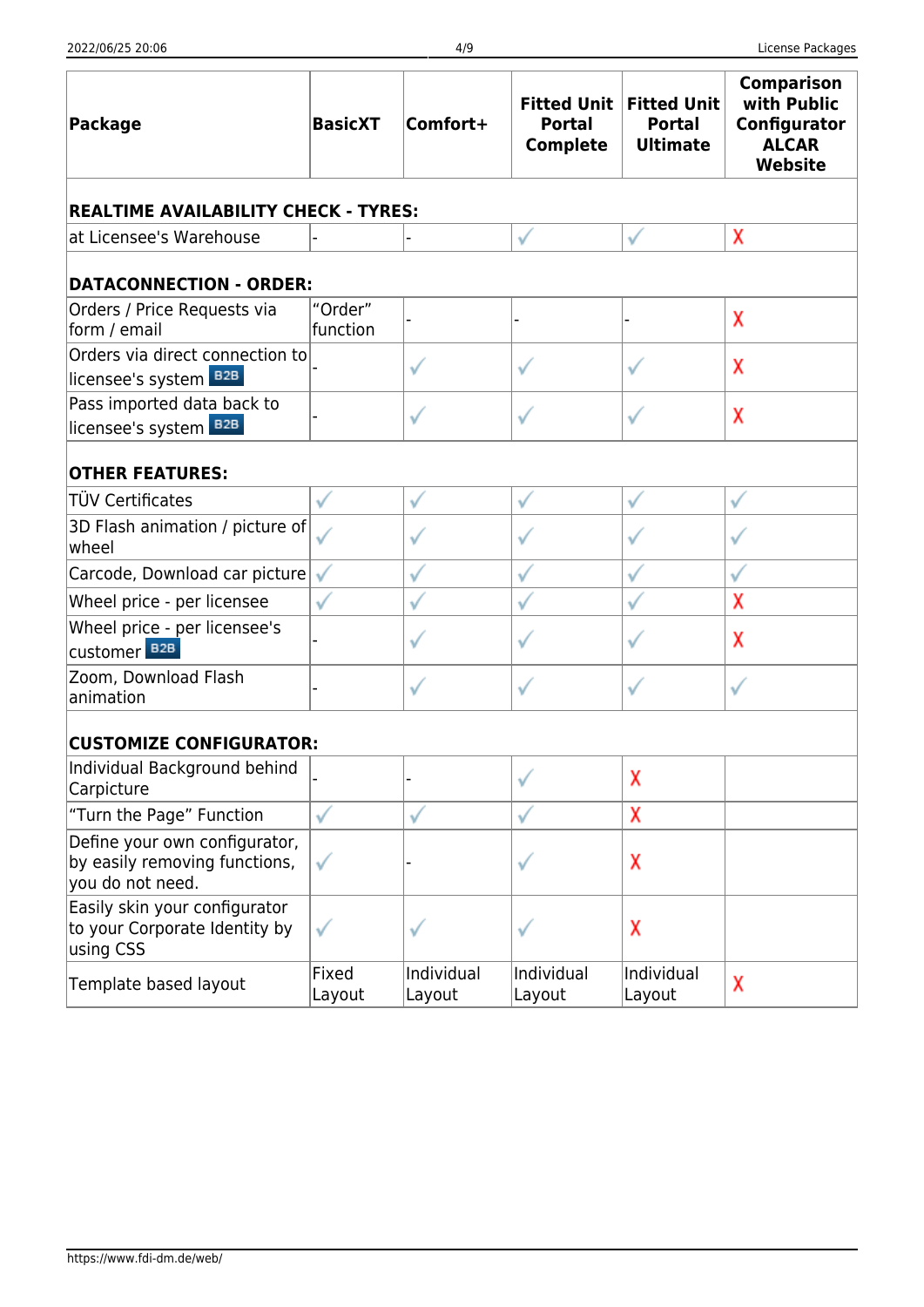# **Details of Features**

# **B2B Functions**

B2B These solutions are able to use and show individual pricing and other informations depending on your dealer.

## **New Customers**

New Customers are Customers, who did not have an paid license with fdidm within the last 2 years.

## **Minimum Duration**

Packages without Minimum Duration do have a three months period of notice after receipt of cancelation.

## **Setup Fee**

Setup Fee does include initial setup of the customers configurator or FUP and configuration of control parameters, no optical or technical changes.

## **Store License**

The Configurator / FUP is often used as an consulting tool at the point of sale, in the stores of the licensee. Additional licenses could be bought, to use it in more stores as included.

### **Template programming or Programming support**

If you need any changes on the templates, send us your requirements and we can deliver you an individual offer.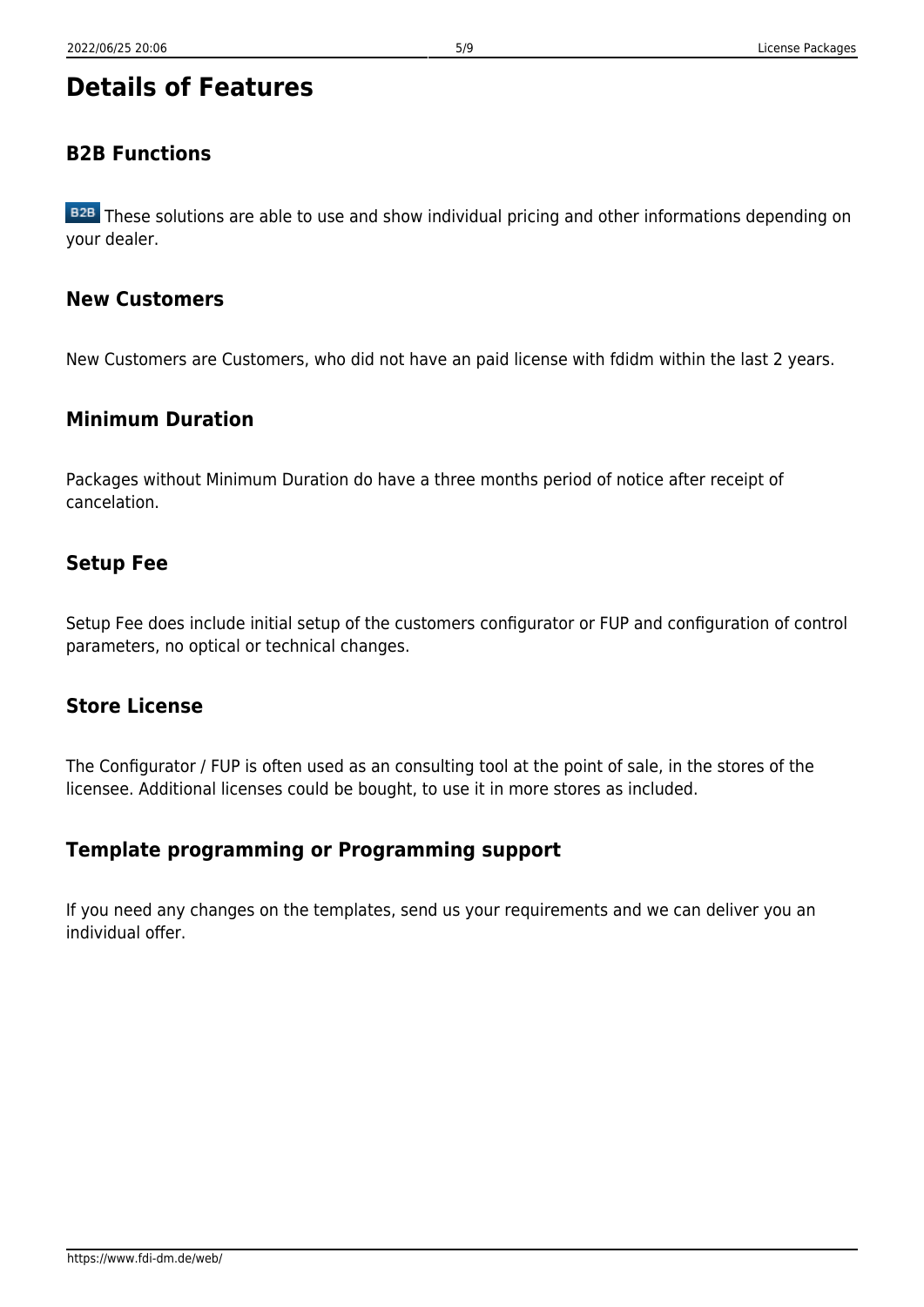### **Payments**

- Basic license fee:
	- $\circ$  invoiced 12 months in advance ( SCT )
- Store Licenses:
	- as agreed
- Car picture license fee for ALCAR brands: for free as costs are covered by ALCAR

# **Discounts**

are possible, buying 2 or more licenses at the same time.

# **Online support**

#### **BasicXT Package:**

Server/System Failure only.

#### **Other Packages:**

Defined number of incidents per year (each 15 minutes) with reaction time 24h and online help via the WIKI documentation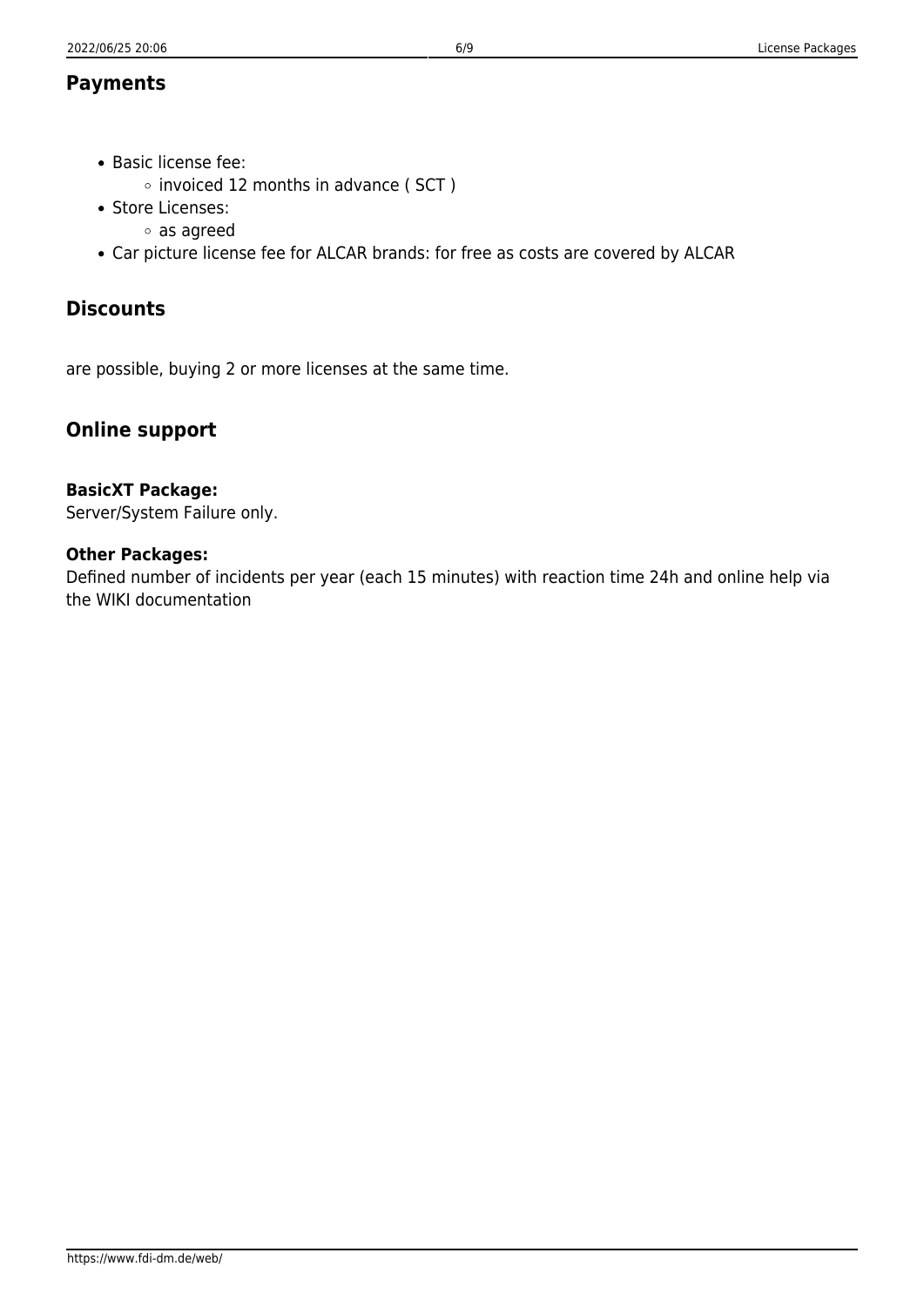### **Wheelprogram**

- Including car data, car pictures, wheels
- Regular Updates for ALCAR Wheels directly from the ALCAR Wheels Specialists.

#### **Database Variations**

- Full program of the general importer or ALCAR company of your country
- Individual selection of ALCAR brands (part of the program of the general importer or ALCAR company of your country)

#### **Dataconnection - Import**

Import licensee's Wheel data by upload or by direct connection: realtime, per minute, per hour, daily, weekly, monthly

#### **Realtime Availability Check - Wheels**

- Show Avalability Status of your Warehouse and/or ALCAR Warehouse for each wheel.
- Status Threshold: Hide wheels depending their availability status.

## **Tyreprogram**

- Including tyresbrands, tyretreads, dimensions and more
- Automated Updates for Tyres directly from the ALCAR Wheels Specialists

#### **Realtime Availability Check - Tyres**

- Show Avalability Status of your Warehouse for each tyre.
- Only existing tyrebrands and tyres are shown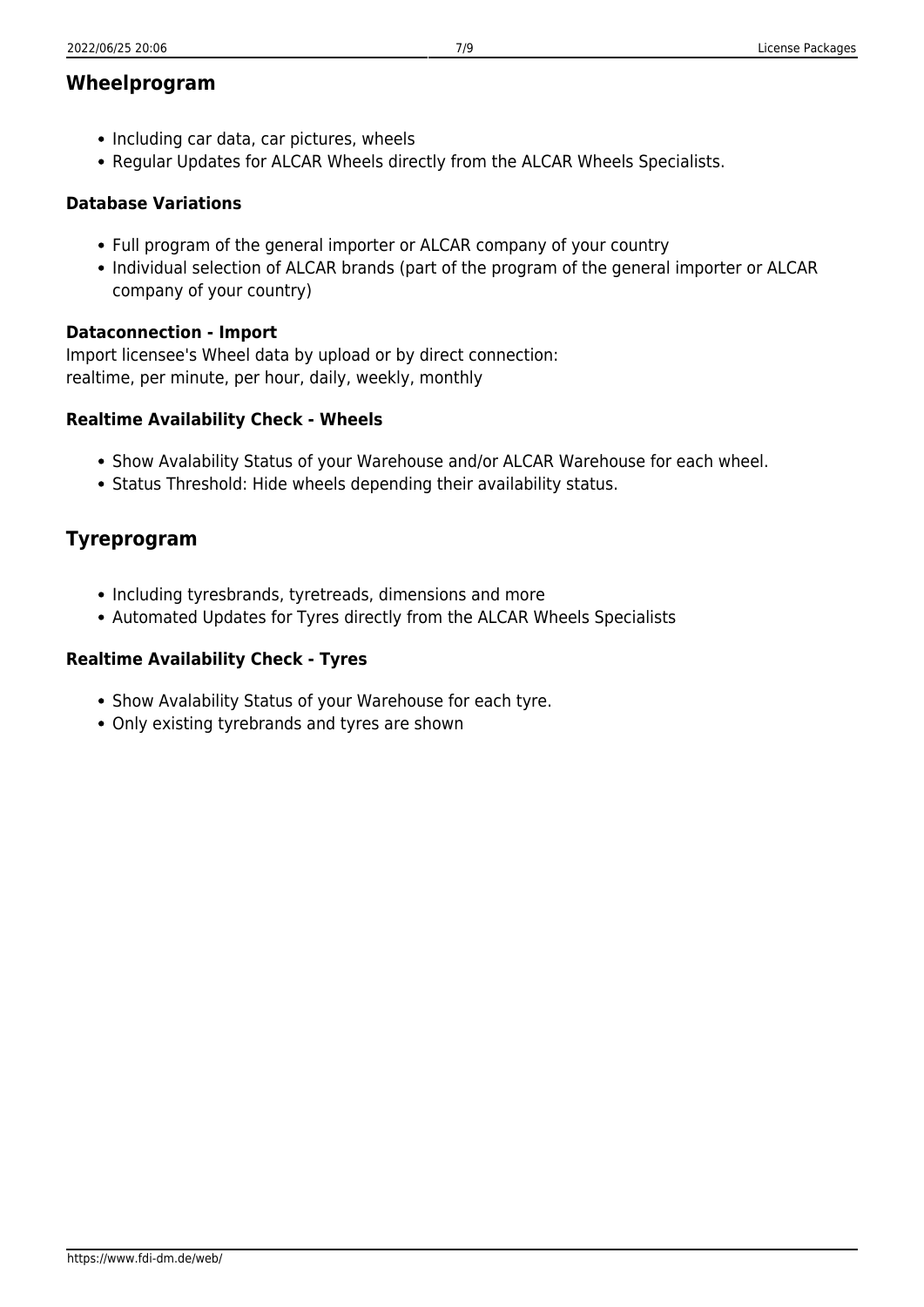# **Dataconnection - Order**

# **BasicXT Package:**

Click on "Order" opens popup layer to submit via form/email

- Technical data
- The price
- A comment box
- Name, Address, Phone, email of the user
- Redirect to Answer page

# **Other Packages:**

Connection to a shopping cart The data are submitted to your website via GET Url or Post Variables for further processing.

# **Other Features**

- TUEV certificates: downloadable certificates from an external server
- 3D Flash animation/big picture of the selected wheel: See the wheel from different angles and in larger size
- Carcode: Germany, Sweden, Netherlands, Denmark.
- Download car pictures: User can download the picture for archiving or usage in boards
- Wheel price: is read by standard out of an CSV File, which is provided by the licensee.
- Zoom: View the mounted wheel on a zoomed car picture for greater details